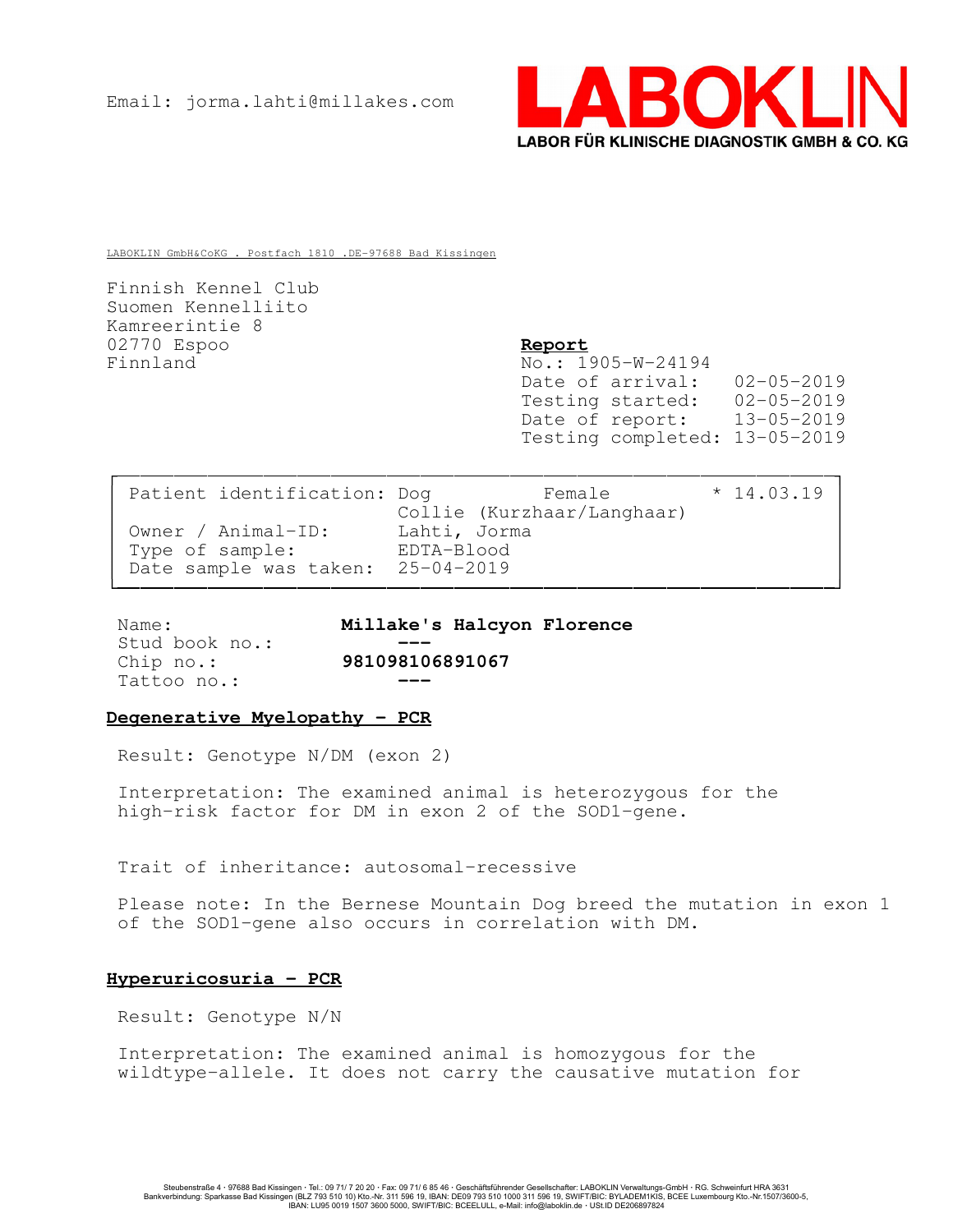

HUU in the SLC2A9-gene.

Trait of inheritance: autosomal-recessive

### rcd2-PRA - PCR

Result: Genotype N/N

Interpretation: The examined animal is homozygous for the wildtype-allele. It does not carry the causative mutation for rcd2-PRA in the RD3-gene.

Trait of inheritance: autosomal-recessive

Scientific studies found correlation between the mutation and symptoms of the disease in the following breeds: Collie

### \*MDR1 genetic test - PCR

Result: Genotype  $N/MDR$   $(+/-)$ 

Interpretation: The examined animal is heterozygous for the causative mutation for MDR in the ABCB1-gene.

Trait of inheritance: autosomal-recessive

Scientific studies found correlation between the mutation and symptoms of the disease in the following breeds: Australian Shepherd, Border Collie, Elo, German Shepherd, Longhaired Whippet, McNab, Old English Sheepdog, Rough/Smooth Collie, Shetland Sheepdog, Silken Windhound, W£ller, White Shepherd

The DNA-test is run according to the publication of Mealey et al. (2001) "Ivermectin sensitivity in collies is associated with a deletion mutation of the mdr1 gene." and detects the mutation MDR1 nt230 (del4).

MDR1 genetic test carried out according to DIN EN ISO/IEC 17025 in our partnerlaboratory. Liability for specification of samples (e.g. name, identity of animal) lies by the sender.